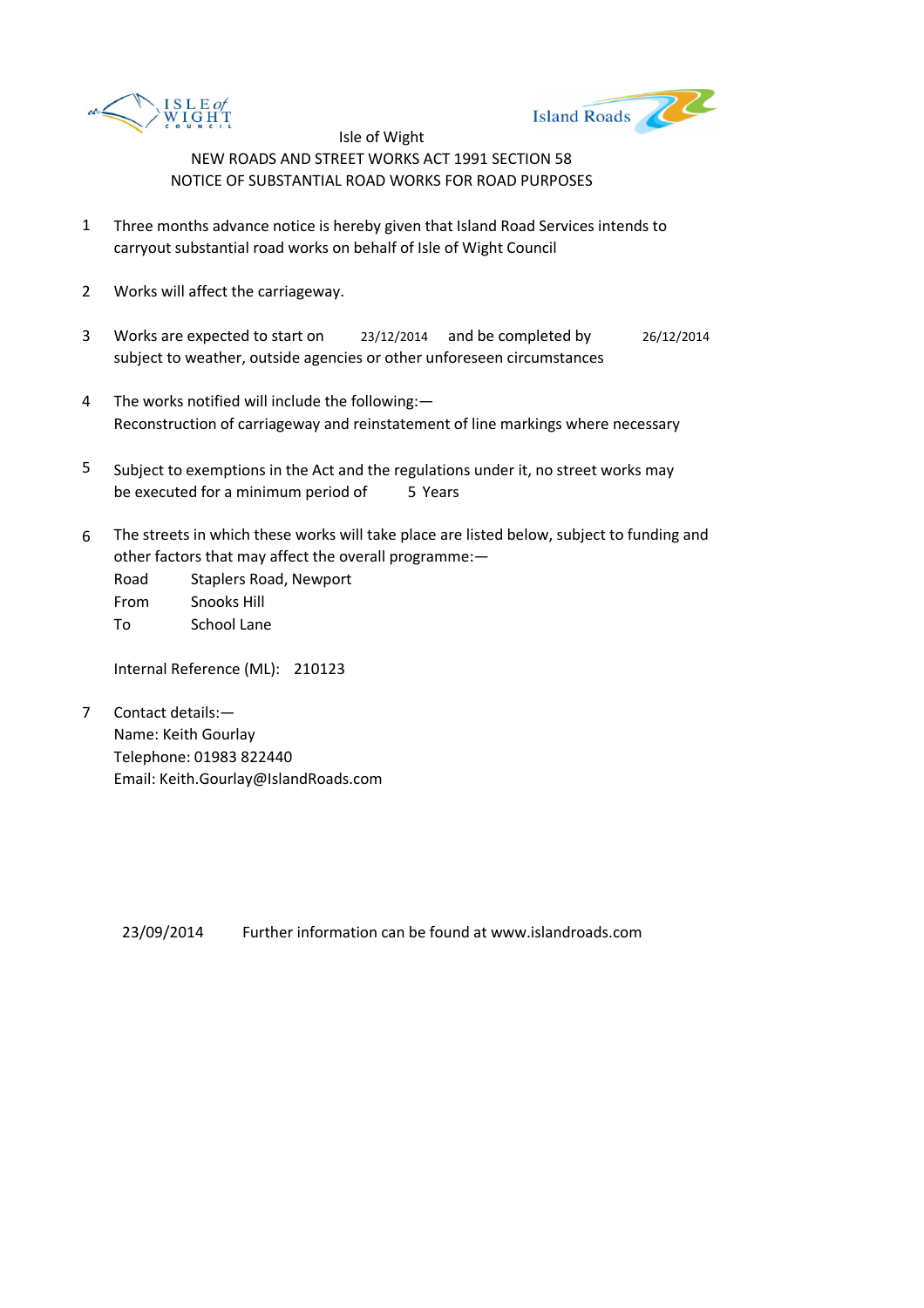



- 1 Three months advance notice is hereby given that Island Road Services intends to carryout substantial road works on behalf of Isle of Wight Council
- 2 Works will affect the carriageway.
- 3 Works are expected to start on <br>23/12/2014 and be completed by 26/12/2014 subject to weather, outside agencies or other unforeseen circumstances
- 4 The works notified will include the following:— Resurfacing of carriageway and reinstatement of line markings where necessary
- 5 be executed for a minimum period of 3 Years Subject to exemptions in the Act and the regulations under it, no street works may
- 6 The streets in which these works will take place are listed below, subject to funding and other factors that may affect the overall programme:—

Road Newport Road, Freshwater

- From 240 metres east of The Causeway
- To 500 metres east of The Causeway

Internal Reference (ML): 620103

7 Contact details:— Name: Keith Gourlay Telephone: 01983 822440 Email: Keith.Gourlay@IslandRoads.com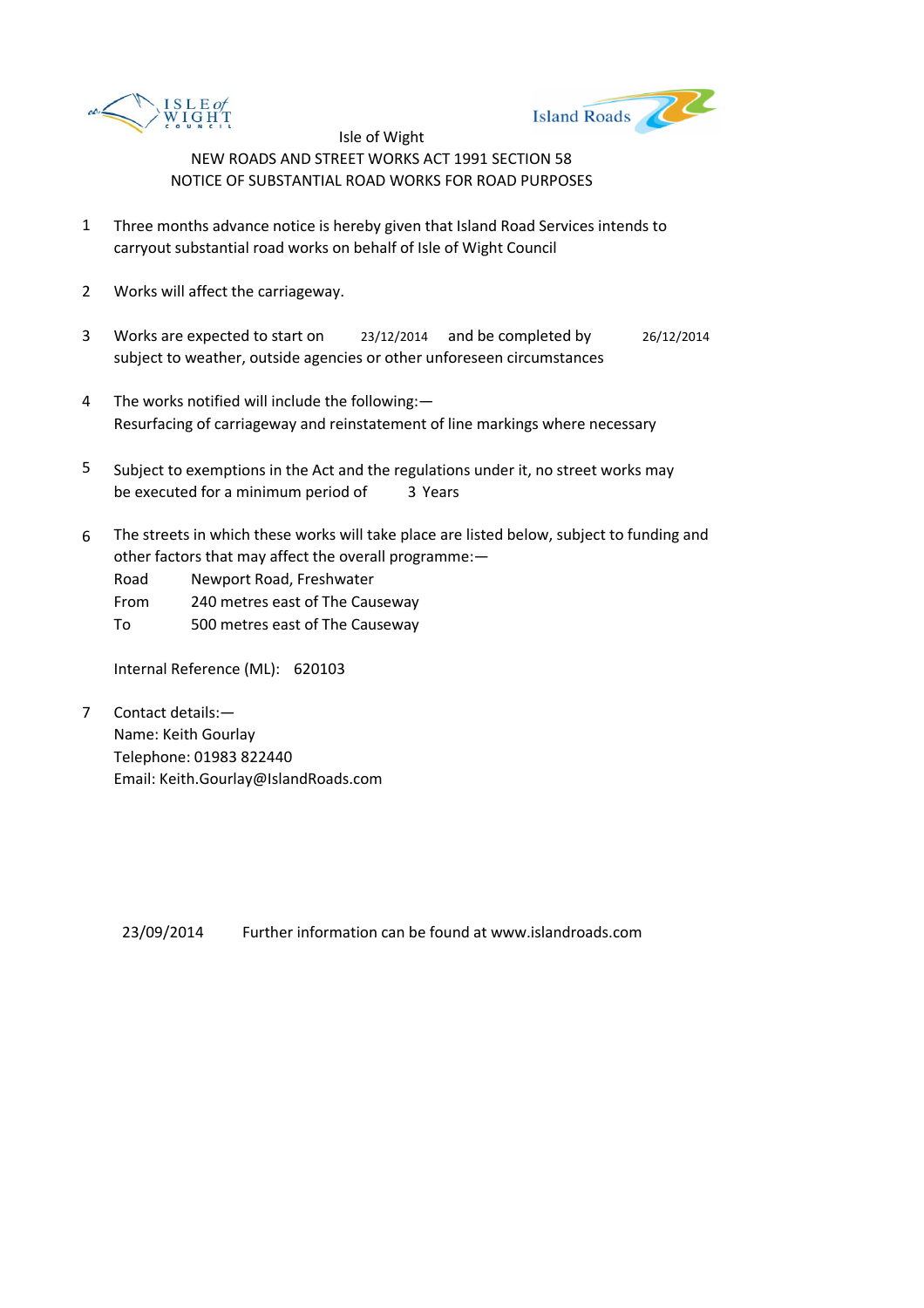



- 1 Three months advance notice is hereby given that Island Road Services intends to carryout substantial road works on behalf of Isle of Wight Council
- 2 Works will affect the carriageway.
- 3 Works are expected to start on <br>23/12/2014 and be completed by 26/12/2014 subject to weather, outside agencies or other unforeseen circumstances
- 4 The works notified will include the following:— Reconstruction of carriageway and reinstatement of line markings where necessary
- 5 be executed for a minimum period of 5 Years Subject to exemptions in the Act and the regulations under it, no street works may
- 6 The streets in which these works will take place are listed below, subject to funding and other factors that may affect the overall programme:—

Road Ocean View Road, Ventnor

From Old Station Road To Zig Zag Road

Internal Reference (ML): 520068

7 Contact details:— Name: Keith Gourlay Telephone: 01983 822440 Email: Keith.Gourlay@IslandRoads.com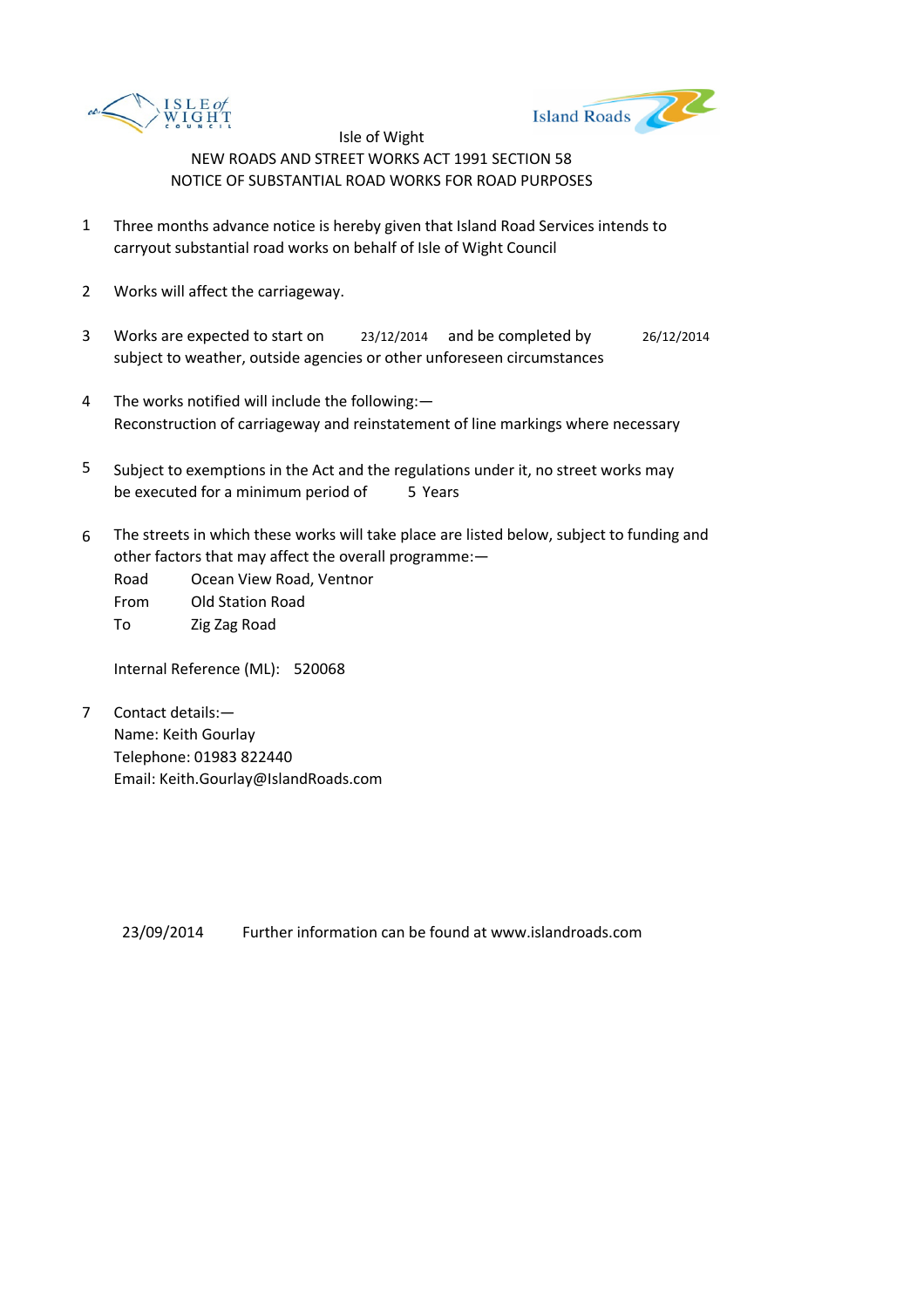



- 1 Three months advance notice is hereby given that Island Road Services intends to carryout substantial road works on behalf of Isle of Wight Council
- 2 Works will affect the carriageway.
- 3 Works are expected to start on <br>23/12/2014 and be completed by 26/12/2014 subject to weather, outside agencies or other unforeseen circumstances
- 4 The works notified will include the following:— Reconstruction of carriageway and reinstatement of line markings where necessary
- 5 be executed for a minimum period of 5 Years Subject to exemptions in the Act and the regulations under it, no street works may
- 6 The streets in which these works will take place are listed below, subject to funding and other factors that may affect the overall programme:—

Road Mitchell Avenue, Ventnor

From Macrocarpa Road

To Old Station Road

Internal Reference (ML): 520067

7 Contact details:— Name: Keith Gourlay Telephone: 01983 822440 Email: Keith.Gourlay@IslandRoads.com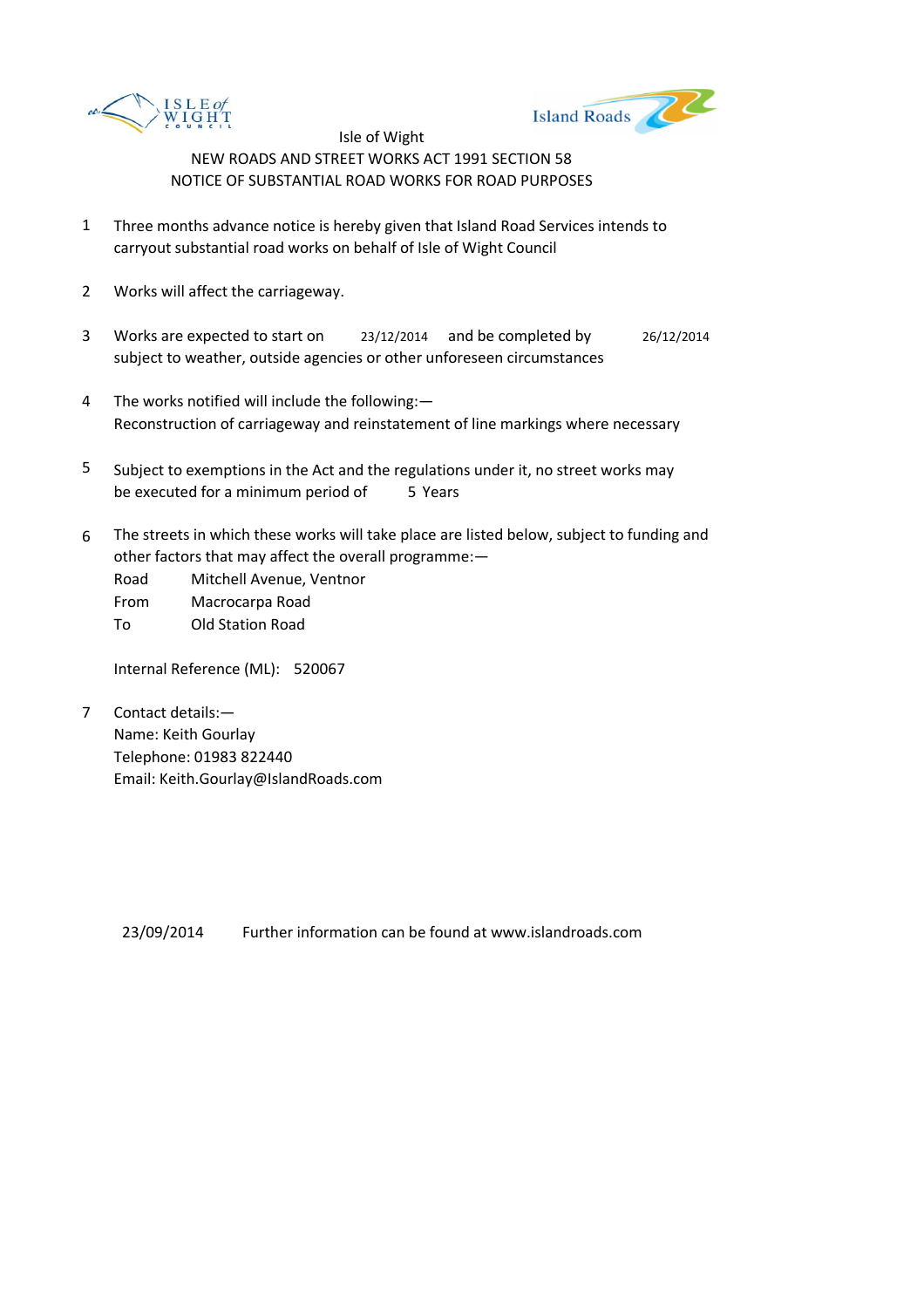



- 1 Three months advance notice is hereby given that Island Road Services intends to carryout substantial road works on behalf of Isle of Wight Council
- 2 Works will affect the carriageway.
- 3 Works are expected to start on <br>23/12/2014 and be completed by 26/12/2014 subject to weather, outside agencies or other unforeseen circumstances
- 4 The works notified will include the following:— Reconstruction of carriageway and reinstatement of line markings where necessary
- 5 be executed for a minimum period of 5 Years Subject to exemptions in the Act and the regulations under it, no street works may
- 6 The streets in which these works will take place are listed below, subject to funding and other factors that may affect the overall programme:—

Road Newport Road, Lake From Sandown Road To Lamorby Road

Internal Reference (ML): 410087

7 Contact details:— Name: Keith Gourlay Telephone: 01983 822440 Email: Keith.Gourlay@IslandRoads.com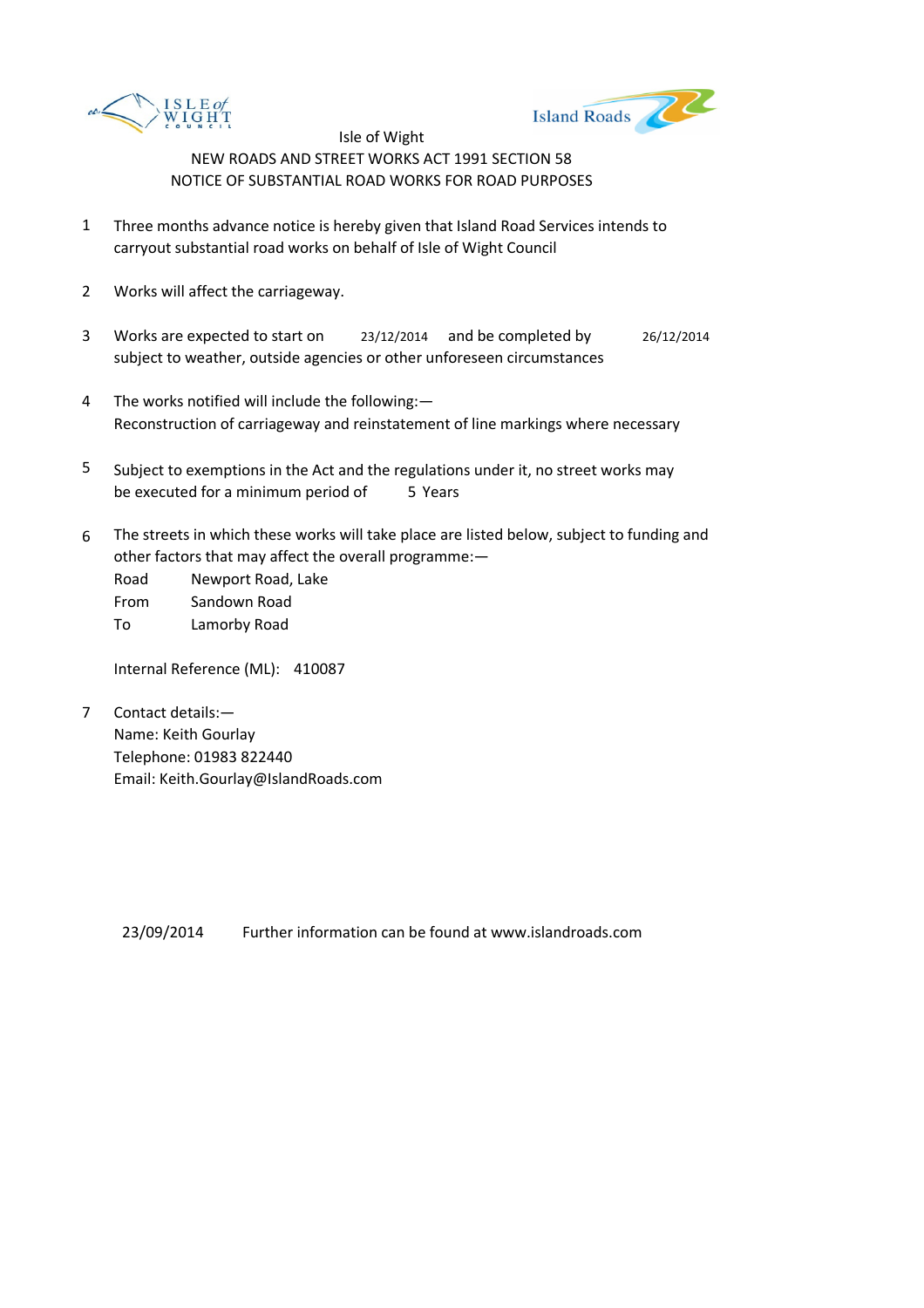



- 1 Three months advance notice is hereby given that Island Road Services intends to carryout substantial road works on behalf of Isle of Wight Council
- 2 Works will affect the carriageway.
- 3 Works are expected to start on <br>23/12/2014 and be completed by 26/12/2014 subject to weather, outside agencies or other unforeseen circumstances
- 4 The works notified will include the following:— Reconstruction of carriageway and reinstatement of line markings where necessary
- 5 be executed for a minimum period of 5 Years Subject to exemptions in the Act and the regulations under it, no street works may
- 6 The streets in which these works will take place are listed below, subject to funding and other factors that may affect the overall programme:—

Road Sandown Road, Lake From Newport Road To Lake Green Road

Internal Reference (ML): 410043

7 Contact details:— Name: Keith Gourlay Telephone: 01983 822440 Email: Keith.Gourlay@IslandRoads.com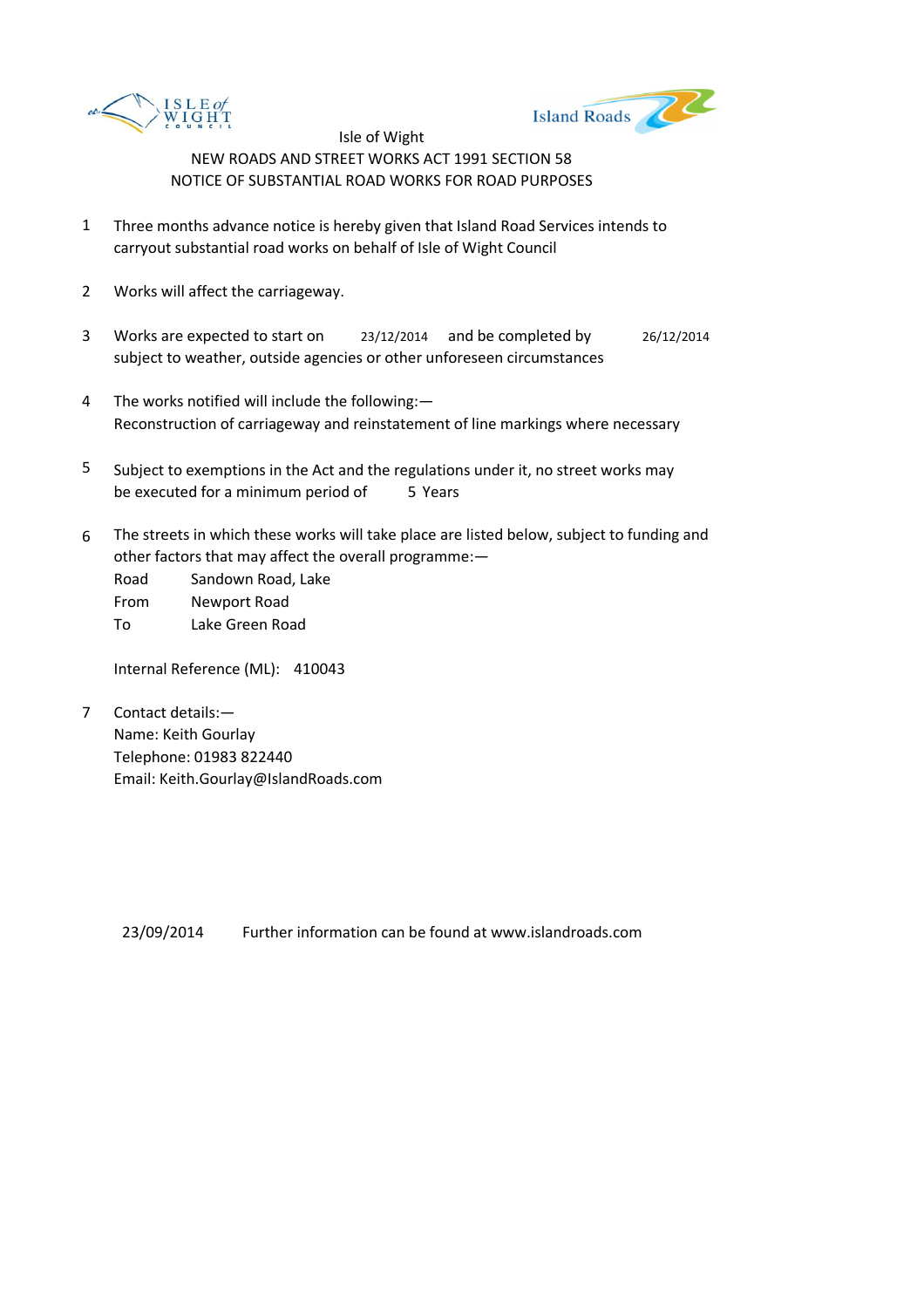



- 1 Three months advance notice is hereby given that Island Road Services intends to carryout substantial road works on behalf of Isle of Wight Council
- 2 Works will affect the carriageway.
- 3 Works are expected to start on <br>23/12/2014 and be completed by 26/12/2014 subject to weather, outside agencies or other unforeseen circumstances
- 4 The works notified will include the following:— Reconstruction of carriageway and reinstatement of line markings where necessary
- 5 be executed for a minimum period of 5 Years Subject to exemptions in the Act and the regulations under it, no street works may
- 6 The streets in which these works will take place are listed below, subject to funding and other factors that may affect the overall programme:—

Road Sandown Road, Lake From Newport Road To Heath Gardens

Internal Reference (ML): 410042

7 Contact details:— Name: Keith Gourlay Telephone: 01983 822440 Email: Keith.Gourlay@IslandRoads.com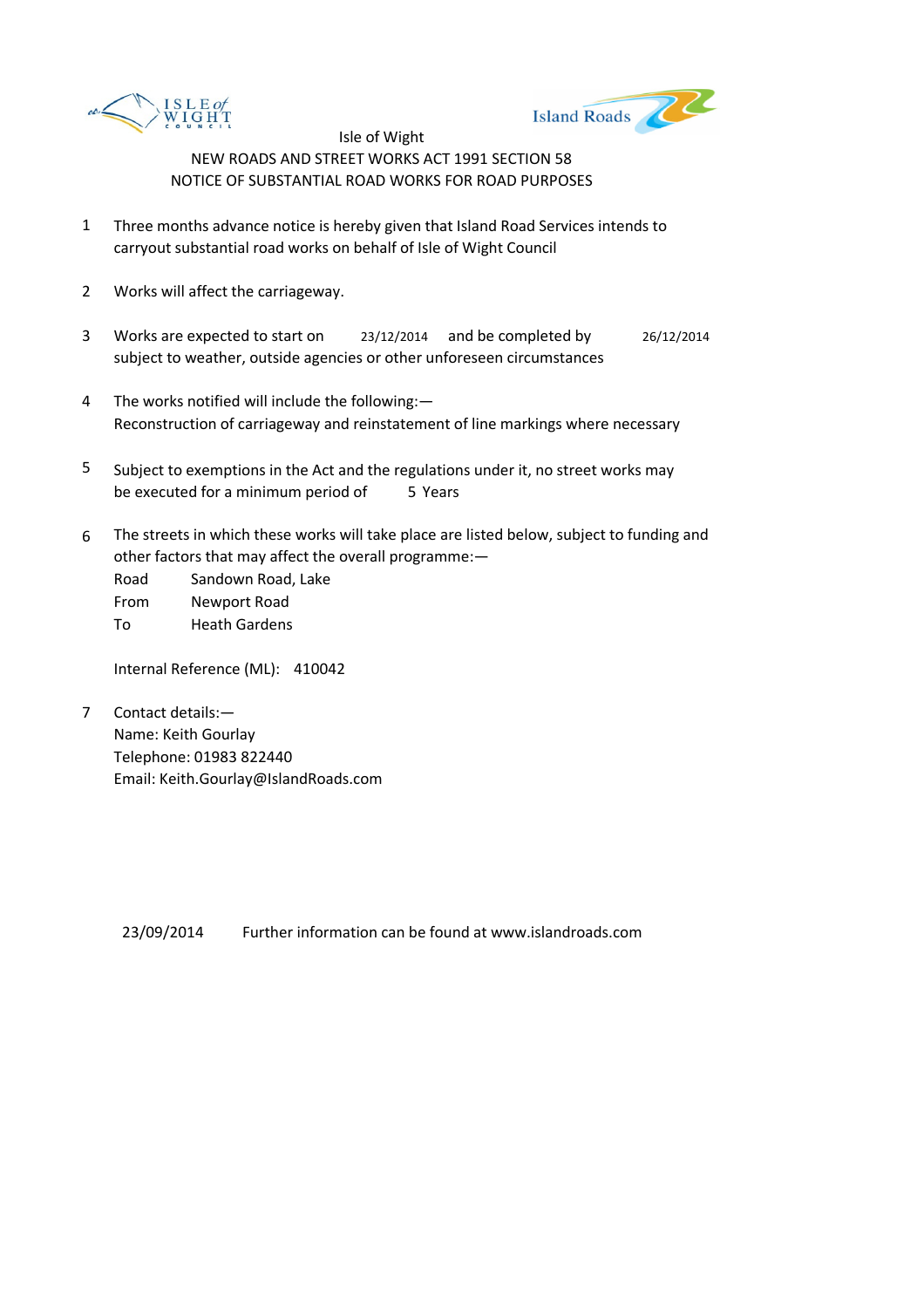



- 1 Three months advance notice is hereby given that Island Road Services intends to carryout substantial road works on behalf of Isle of Wight Council
- 2 Works will affect the carriageway.
- 3 Works are expected to start on <br>23/12/2014 and be completed by 26/12/2014 subject to weather, outside agencies or other unforeseen circumstances
- 4 The works notified will include the following:— Reconstruction of carriageway and reinstatement of line markings where necessary
- 5 be executed for a minimum period of 5 Years Subject to exemptions in the Act and the regulations under it, no street works may
- 6 The streets in which these works will take place are listed below, subject to funding and other factors that may affect the overall programme:—

Road Sandown Road, Lake From Cemetery Road To Heath Gardens

Internal Reference (ML): 410041

7 Contact details:— Name: Keith Gourlay Telephone: 01983 822440 Email: Keith.Gourlay@IslandRoads.com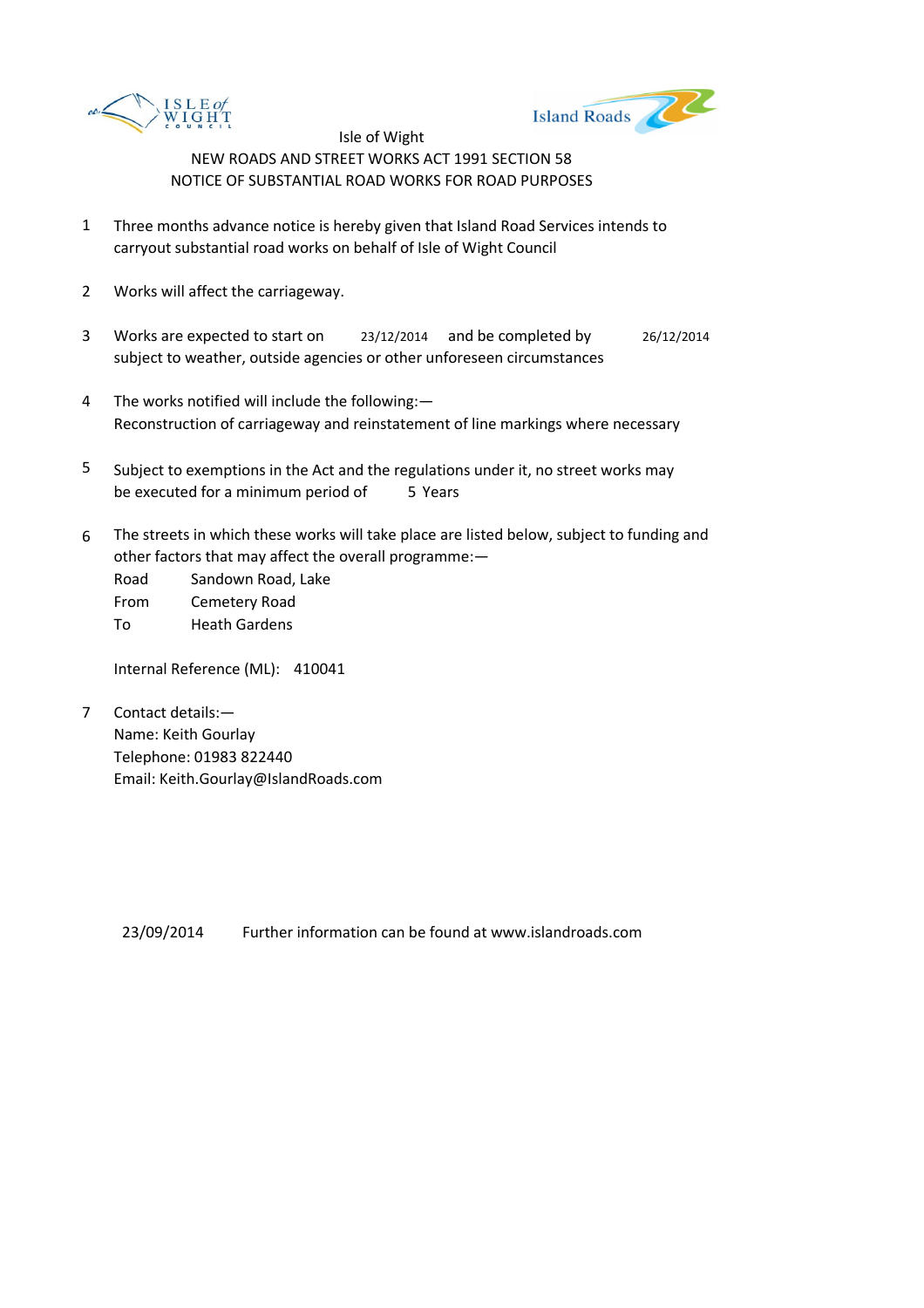



- 1 Three months advance notice is hereby given that Island Road Services intends to carryout substantial road works on behalf of Isle of Wight Council
- 2 Works will affect the carriageway.
- 3 Works are expected to start on <br>23/12/2014 and be completed by 26/12/2014 subject to weather, outside agencies or other unforeseen circumstances
- 4 The works notified will include the following:— Reconstruction of carriageway and reinstatement of line markings where necessary
- 5 be executed for a minimum period of 5 Years Subject to exemptions in the Act and the regulations under it, no street works may
- 6 The streets in which these works will take place are listed below, subject to funding and other factors that may affect the overall programme:—

Road Arthurs Hill, Shanklin From Hope Road To Clarence Road

Internal Reference (ML): 410036

7 Contact details:— Name: Keith Gourlay Telephone: 01983 822440 Email: Keith.Gourlay@IslandRoads.com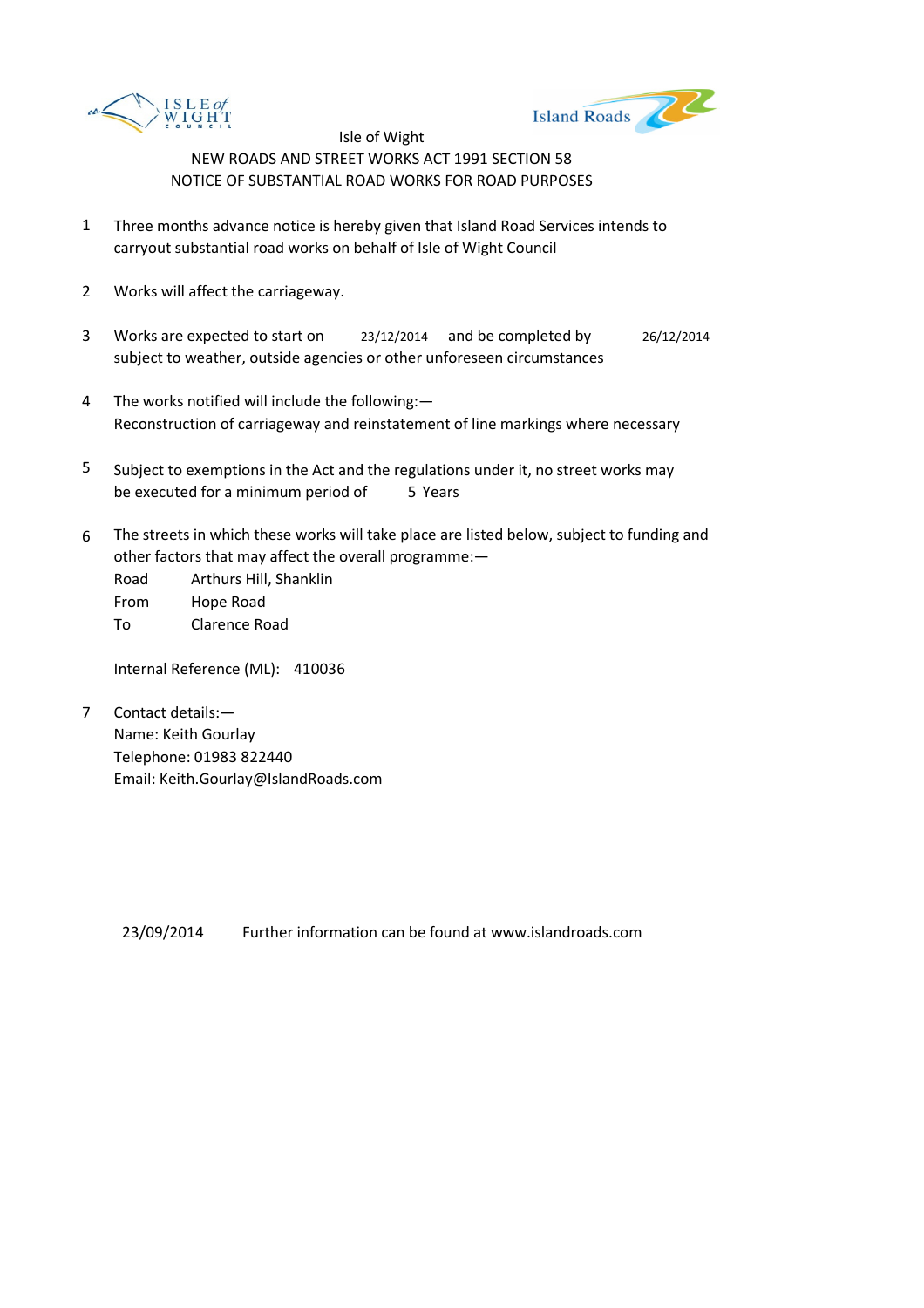



- 1 Three months advance notice is hereby given that Island Road Services intends to carryout substantial road works on behalf of Isle of Wight Council
- 2 Works will affect the carriageway.
- 3 Works are expected to start on <br>23/12/2014 and be completed by 26/12/2014 subject to weather, outside agencies or other unforeseen circumstances
- 4 The works notified will include the following:— Reconstruction of carriageway and reinstatement of line markings where necessary
- 5 be executed for a minimum period of 5 Years Subject to exemptions in the Act and the regulations under it, no street works may
- 6 The streets in which these works will take place are listed below, subject to funding and other factors that may affect the overall programme:—

Road North Road, Shanklin From Hope Road To Clarendon Road

Internal Reference (ML): 410035

7 Contact details:— Name: Keith Gourlay Telephone: 01983 822440 Email: Keith.Gourlay@IslandRoads.com